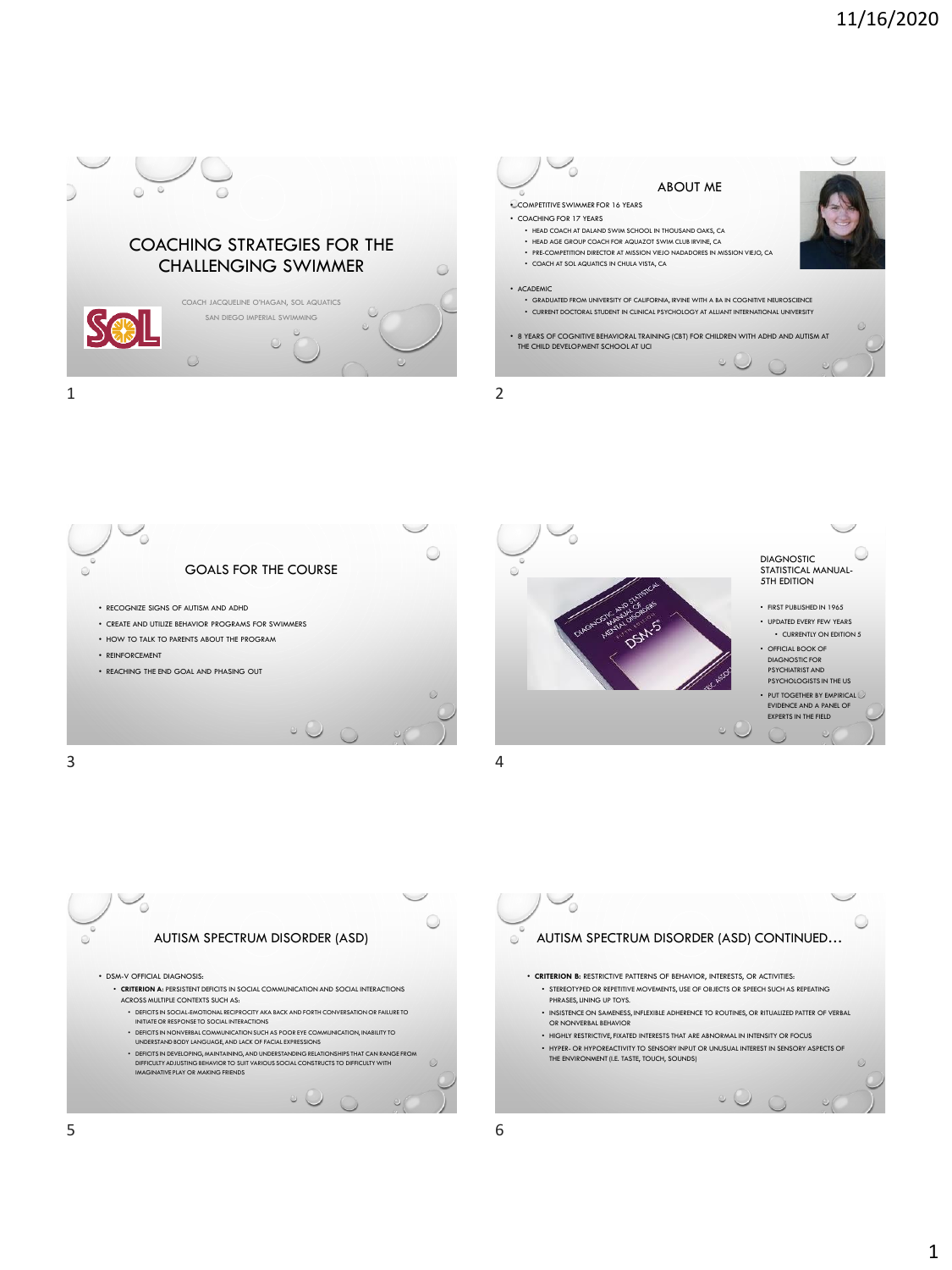











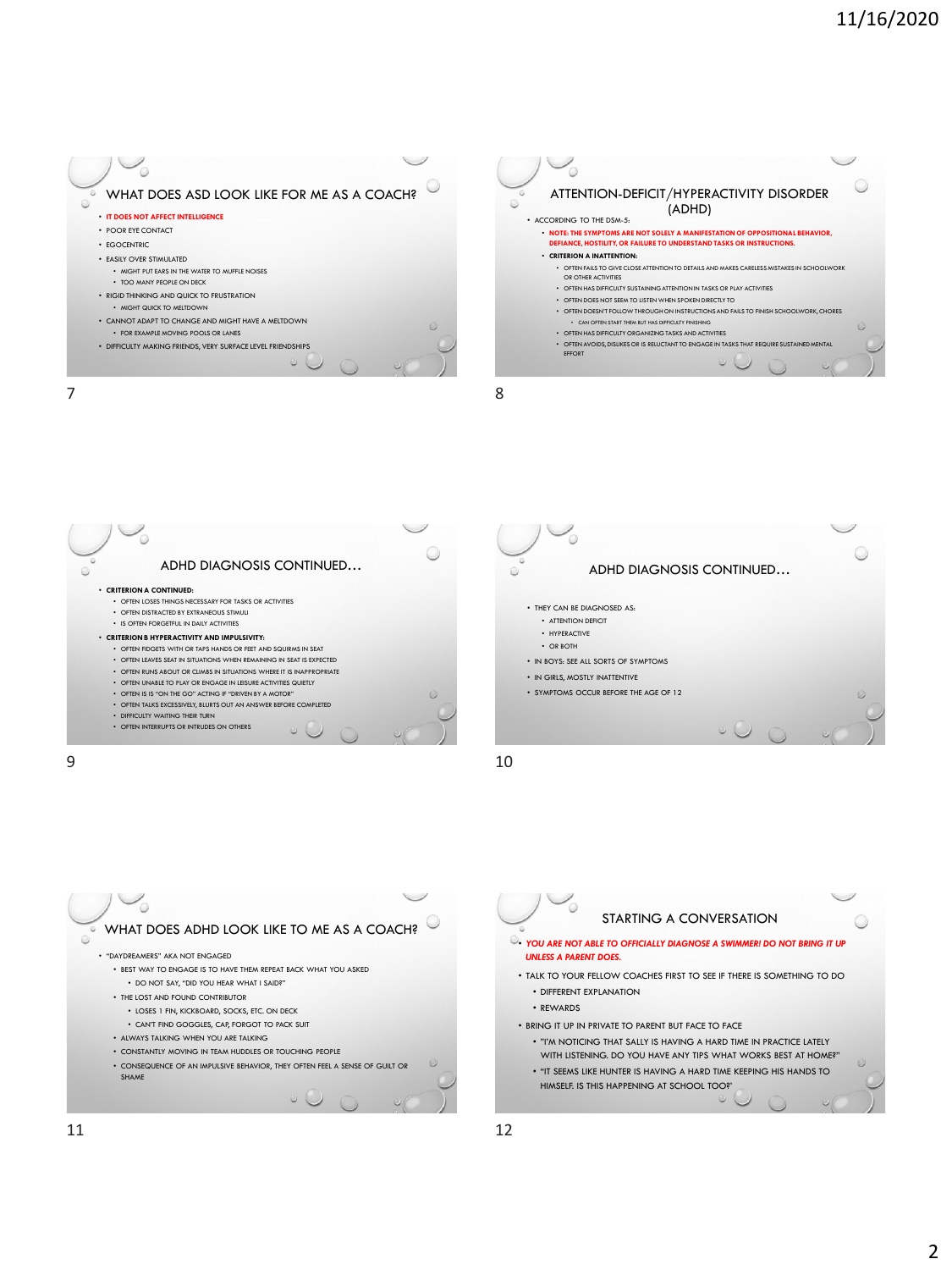

13 14









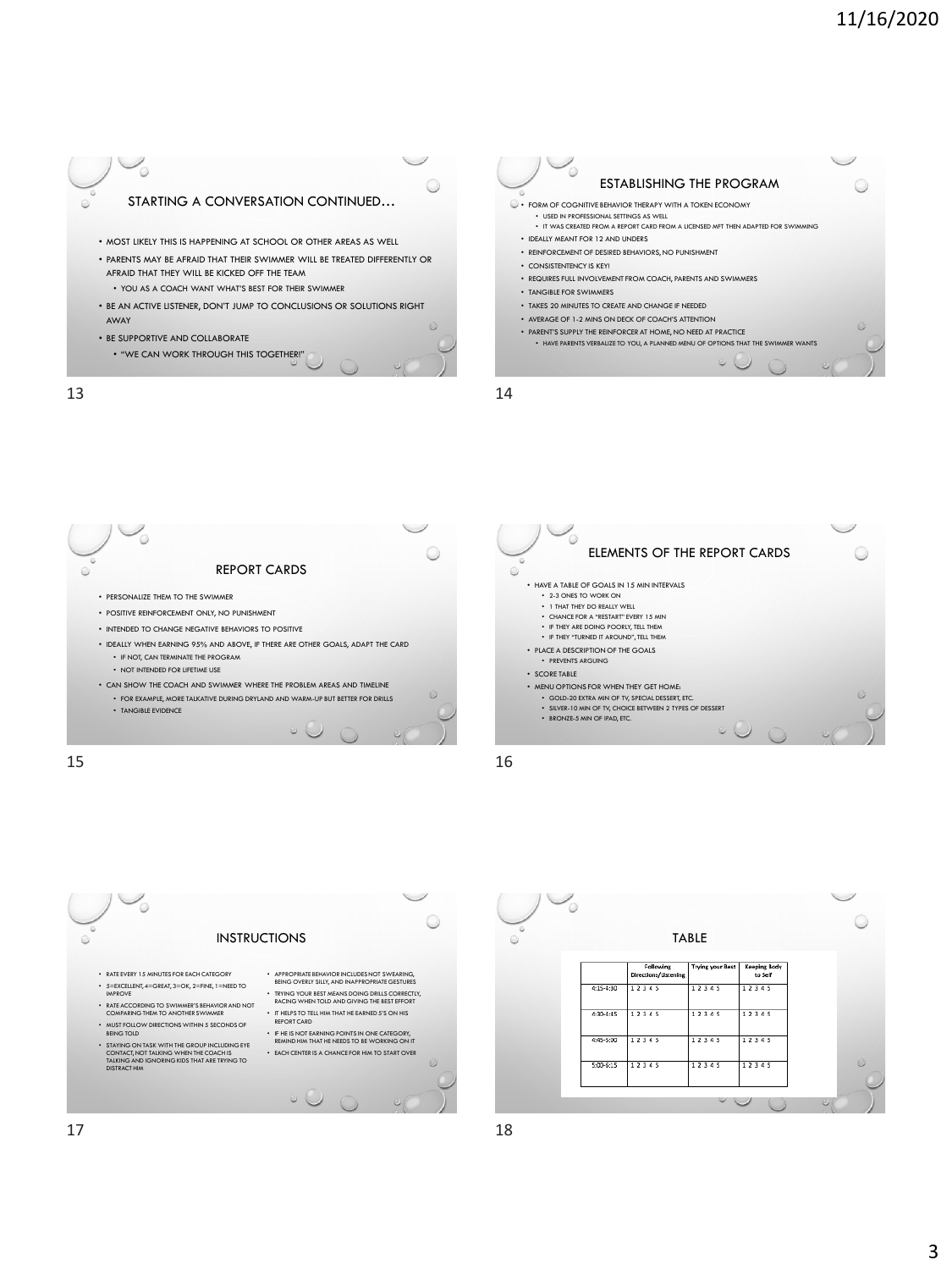









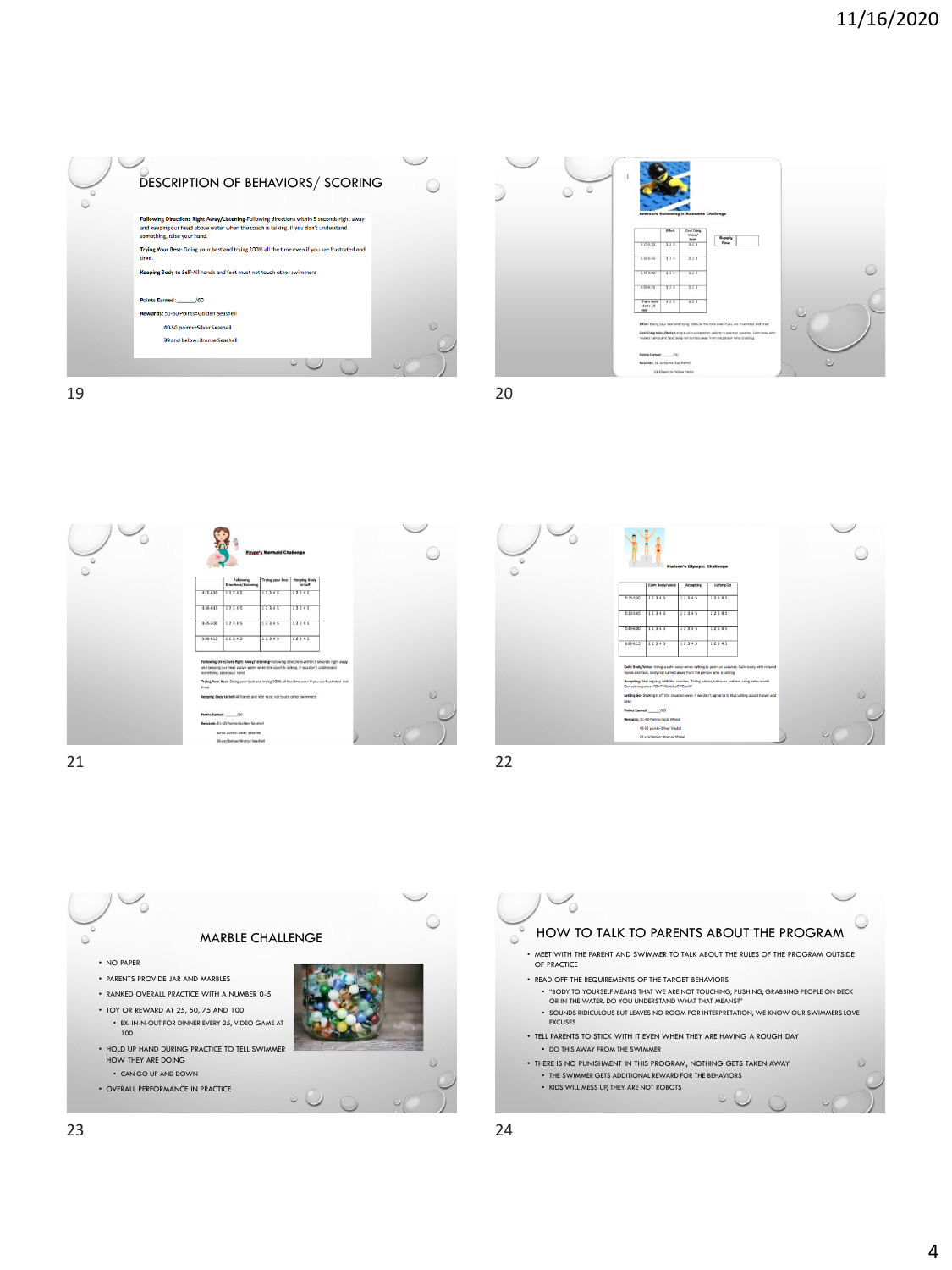







27 28